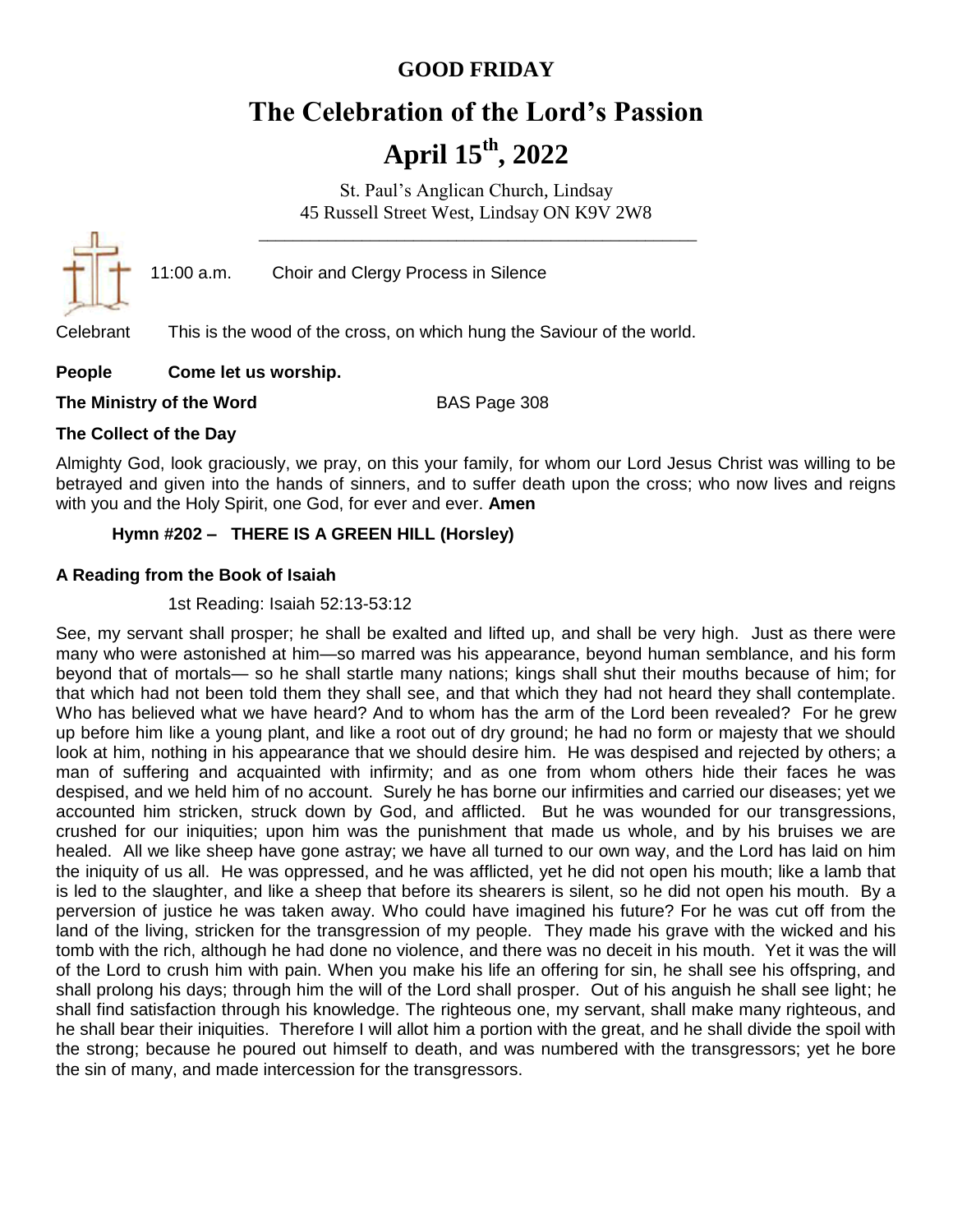#### **PSALM 22 (said Refrain)**

#### *Refrain***: My God, my God, why have you forsaken me?**

My God, my God, why have you forsaken me? and are so far from my cry and from the words of my distress? O my God, I cry in the daytime, but you do not answer; by night as well, but I find no rest. **R** Yet you are the Holy One, enthroned upon the praises of Israel. Our forefathers put their trust in you; they trusted, and you delivered them. **R** They cried out to you and were delivered; they trusted in you and were not put to shame. But as for me, I am a worm and no man, scorned by all and despised by the people. **R** All who see me laugh me to scorn; they curl their lips and wag their heads, saying, "He trusted in the Lord; let him deliver him; let him rescue him, if he delights in him." **R** Yet you are he who took me out of the womb, and kept me safe upon my mother's breast. I have been entrusted to you ever since I was born; you were my God when I was still in my mother's womb. **R** Be not far from me, for trouble is near, and there is none to help. Many young bulls encircle me; strong bulls of Bashan surround me. They open wide their jaws at me, like a ravening and a roaring lion. **R** I am poured out like water; all my bones are out of joint; my heart within my breast is melting wax. My mouth is dried out like a potsherd; my tongue sticks to the roof of my mouth; and you have laid me in the dust of the grave. **R** Packs of dogs close me in, and gangs of evildoers circle around me; they pierce my hands and my feet; I can count all my bones. They stare and gloat over me; they divide my garments among them; they cast lots for my clothing. **R** Be not far away, O Lord; you are my strength; hasten to help me. Save me from the sword, my life from the power of the dog. Save me from the lion's mouth, my wretched body from the horns of wild bulls. I will declare your name to my brethren; in the midst of the congregation I will praise you. **R** Praise the Lord, you that fear him; stand in awe of him, O offspring of Israel; all you of Jacob's line, give glory. For he does not despise nor abhor the poor in their poverty; neither does he hide his face from them; but when they cry to him he hears them. **R** My praise is of him in the great assembly; I will perform my vows in the presence of those who worship him. The poor shall eat and be satisfied, and those who seek the Lord shall praise him: "May your heart live for ever!" **R** All the ends of the earth shall remember and turn to the Lord, and all the families of the nations shall bow before him. For kingship belongs to the Lord; he rules over the nations. To him alone all who sleep in the earth bow down in worship; all who go down to the dust fall before him. **R** My soul shall live for him; my descendants shall serve him; they shall be known as the Lord's for ever. They shall come and make known to a people yet unborn the saving deeds that he has done. **R**

#### *Refrain***: My God, my God, why have you forsaken me?**

#### **A Reading from the Letter to the Hebrews**

#### 2nd Reading: Hebrews 10:16-25

"This is the covenant that I will make with them after those days, says the Lord: I will put my laws in their hearts, and I will write them on their minds," he also adds, "I will remember their sins and their lawless deeds no more." Where there is forgiveness of these, there is no longer any offering for sin. Therefore, my friends, since we have confidence to enter the sanctuary by the blood of Jesus, by the new and living way that he opened for us through the curtain (that is, through his flesh), and since we have a great priest over the house of God, let us approach with a true heart in full assurance of faith, with our hearts sprinkled clean from an evil conscience and our bodies washed with pure water. Let us hold fast to the confession of our hope without wavering, for he who has promised is faithful. And let us consider how to provoke one another to love and good deeds, not neglecting to meet together, as is the habit of some, but encouraging one another, and all the more as you see the Day approaching.

**Gradual Hymn #192 – WERE YOU THERE verses 1-3**

## **THE PASSION OF OUR LORD JESUS CHRIST – John 18:1-19:42**

(Gospel responses are omitted – The congregation is asked to be seated for the reading of the gospel until the point indicated to stand)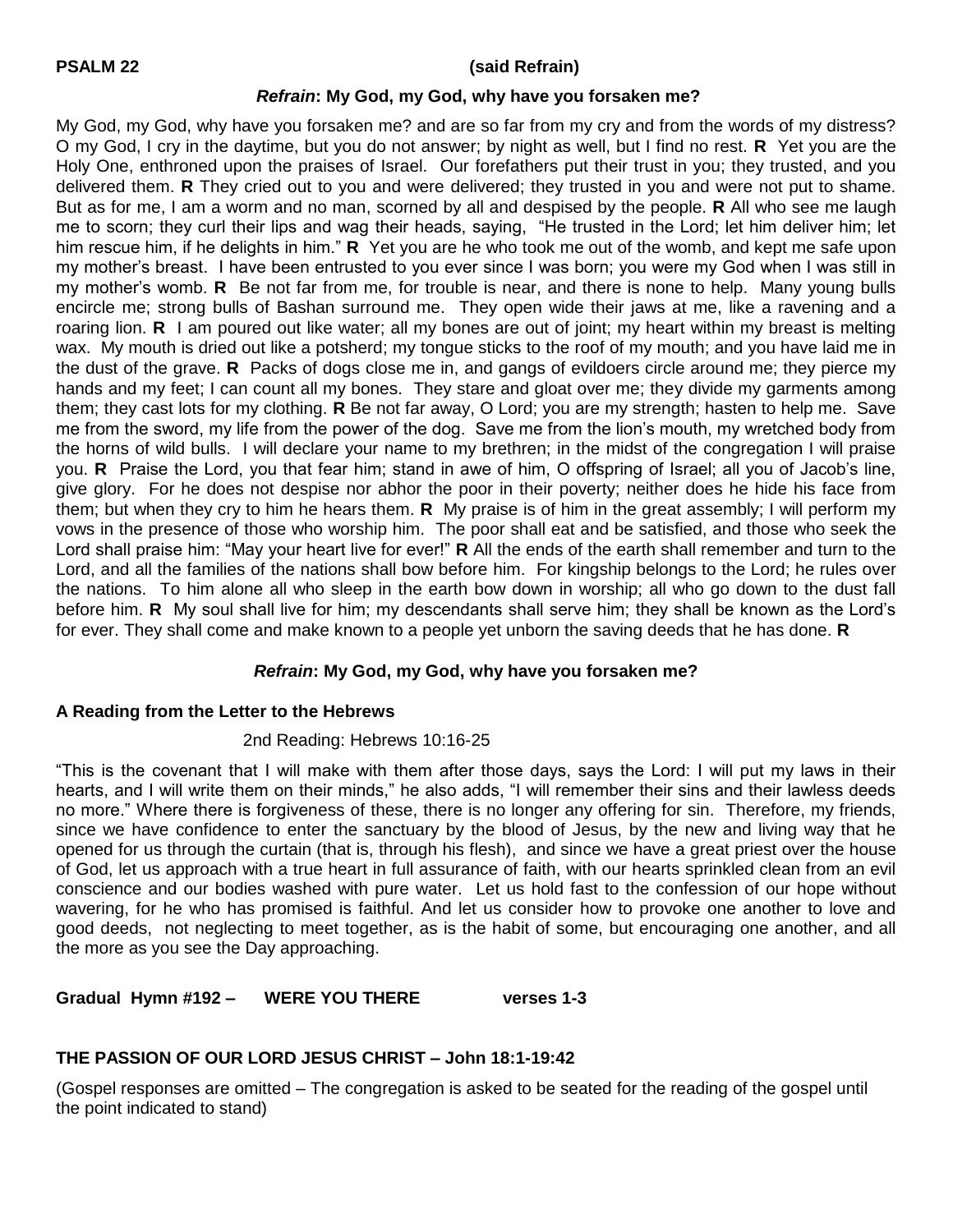After Jesus had spoken these words, he went out with his disciples across the Kidron valley to a place where there was a garden, which he and his disciples entered. Now Judas, who betrayed him, also knew the place, because Jesus often met there with his disciples. So Judas brought a detachment of soldiers together with police from the chief priests and the Pharisees, and they came there with lanterns and torches and weapons. Then Jesus, knowing all that was to happen to him, came forward and asked them, "Whom are you looking for?" They answered, "Jesus of Nazareth." Jesus replied, "I am he." Judas, who betrayed him, was standing with them. When Jesus said to them, "I am he," they stepped back and fell to the ground. Again he asked them, "Whom are you looking for?" And they said, "Jesus of Nazareth." Jesus answered, "I told you that I am he. So if you are looking for me, let these men go." This was to fulfil the word that he had spoken, "I did not lose a single one of those whom you gave me." Then Simon Peter, who had a sword, drew it, struck the high priest's slave, and cut off his right ear. The slave's name was Malchus. Jesus said to Peter, "Put your sword back into its sheath. Am I not to drink the cup that the Father has given me?" So the soldiers, their officer, and the Jewish police arrested Jesus and bound him. First they took him to Annas, who was the father-in-law of Caiaphas, the high priest that year. Caiaphas was the one who had advised the Jews that it was better to have one person die for the people. Simon Peter and another disciple followed Jesus. Since that disciple was known to the high priest, he went with Jesus into the courtyard of the high priest, but Peter was standing outside at the gate. So the other disciple, who was known to the high priest, went out, spoke to the woman who guarded the gate, and brought Peter in. The woman said to Peter, "You are not also one of this man's disciples, are you?" He said, "I am not." Now the slaves and the police had made a charcoal fire because it was cold, and they were standing around it and warming themselves. Peter also was standing with them and warming himself. Then the high priest questioned Jesus about his disciples and about his teaching. Jesus answered, "I have spoken openly to the world; I have always taught in synagogues and in the temple, where all the Jews come together. I have said nothing in secret. Why do you ask me? Ask those who heard what I said to them; they know what I said." When he had said this, one of the police standing nearby struck Jesus on the face, saying, "Is that how you answer the high priest?" Jesus answered, "If I have spoken wrongly, testify to the wrong. But if I have spoken rightly, why do you strike me?" Then Annas sent him bound to Caiaphas the high priest. Now Simon Peter was standing and warming himself. They asked him, "You are not also one of his disciples, are you?" He denied it and said, "I am not." One of the slaves of the high priest, a relative of the man whose ear Peter had cut off, asked, "Did I not see you in the garden with him?" Again Peter denied it, and at that moment the cock crowed. Then they took Jesus from Caiaphas to Pilate's headquarters. It was early in the morning. They themselves did not enter the headquarters, so as to avoid ritual defilement and to be able to eat the Passover. So Pilate went out to them and said, "What accusation do you bring against this man?" They answered, "If this man were not a criminal, we would not have handed him over to you." Pilate said to them, "Take him yourselves and judge him according to your law." The Jews replied, "We are not permitted to put anyone to death." (This was to fulfil what Jesus had said when he indicated the kind of death he was to die.) Then Pilate entered the headquarters again, summoned Jesus, and asked him, "Are you the King of the Jews?" Jesus answered, "Do you ask this on your own, or did others tell you about me?" Pilate replied, "I am not a Jew, am I? Your own nation and the chief priests have handed you over to me. What have you done?" Jesus answered, "My kingdom is not from this world. If my kingdom were from this world, my followers would be fighting to keep me from being handed over to the Jews. But as it is, my kingdom is not from here." Pilate asked him, "So you are a king?" Jesus answered, "You say that I am a king. For this I was born, and for this I came into the world, to testify to the truth. Everyone who belongs to the truth listens to my voice." Pilate asked him, "What is truth?" After he had said this, he went out to the Jews again and told them, "I find no case against him. But you have a custom that I release someone for you at the Passover. Do you want me to release for you the King of the Jews?" They shouted in reply, "Not this man, but Barabbas!" Now Barabbas was a bandit. Then Pilate took Jesus and had him flogged. And the soldiers wove a crown of thorns and put it on his head, and they dressed him in a purple robe. They kept coming up to him, saying, "Hail, King of the Jews!" and striking him on the face. Pilate went out again and said to them, "Look, I am bringing him out to you to let you know that I find no case against him." So Jesus came out, wearing the crown of thorns and the purple robe. Pilate said to them, "Here is the man!" When the chief priests and the police saw him, they shouted, "Crucify him! Crucify him!" Pilate said to them, "Take him yourselves and crucify him; I find no case against him." The Jews answered him, "We have a law, and according to that law he ought to die because he has claimed to be the Son of God." Now when Pilate heard this, he was more afraid than ever. He entered his headquarters again and asked Jesus, "Where are you from?" But Jesus gave him no answer. Pilate therefore said to him, "Do you refuse to speak to me? Do you not know that I have power to release you, and power to crucify you?" Jesus answered him, "You would have no power over me unless it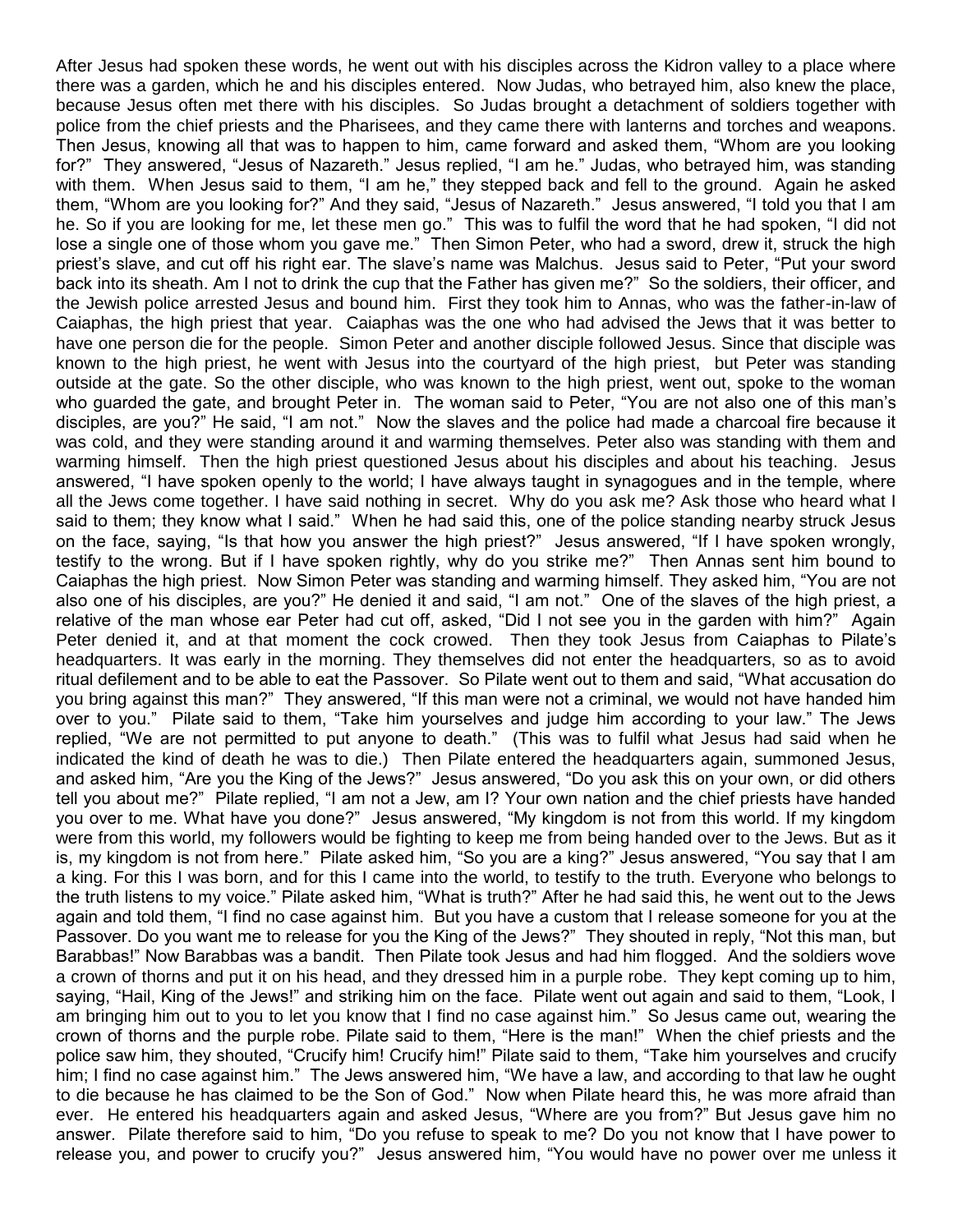had been given you from above; therefore the one who handed me over to you is guilty of a greater sin." From then on Pilate tried to release him, but the Jews cried out, "If you release this man, you are no friend of the emperor. Everyone who claims to be a king sets himself against the emperor." When Pilate heard these words, he brought Jesus outside and sat on the judge's bench at a place called The Stone Pavement, or in Hebrew Gabbatha. Now it was the day of Preparation for the Passover; and it was about noon. He said to the Jews, "Here is your King!" They cried out, "Away with him! Away with him! Crucify him!" Pilate asked them, "Shall I crucify your King?" The chief priests answered, "We have no king but the emperor." Then he handed him over to them to be crucified.

#### **(Will the congregation please stand)**

So they took Jesus; and carrying the cross by himself, he went out to what is called The Place of the Skull, which in Hebrew is called Golgotha. There they crucified him, and with him two others, one on either side, with Jesus between them. Pilate also had an inscription written and put on the cross. It read, "Jesus of Nazareth, the King of the Jews." Many of the Jews read this inscription, because the place where Jesus was crucified was near the city; and it was written in Hebrew, in Latin, and in Greek. Then the chief priests of the Jews said to Pilate, "Do not write, 'The King of the Jews,' but, 'This man said, I am King of the Jews.' " Pilate answered, "What I have written I have written." When the soldiers had crucified Jesus, they took his clothes and divided them into four parts, one for each soldier. They also took his tunic; now the tunic was seamless, woven in one piece from the top. So they said to one another, "Let us not tear it, but cast lots for it to see who will get it." This was to fulfil what the scripture says, "They divided my clothes among themselves, and for my clothing they cast lots." And that is what the soldiers did. Meanwhile, standing near the cross of Jesus were his mother, and his mother's sister, Mary the wife of Clopas, and Mary Magdalene. When Jesus saw his mother and the disciple whom he loved standing beside her, he said to his mother, "Woman, here is your son." Then he said to the disciple, "Here is your mother." And from that hour the disciple took her into his own home. After this, when Jesus knew that all was now finished, he said (in order to fulfil the scripture), "I am thirsty." A jar full of sour wine was standing there. So they put a sponge full of the wine on a branch of hyssop and held it to his mouth. When Jesus had received the wine, he said, "It is finished." Then he bowed his head and gave up his spirit. Since it was the day of Preparation, the Jews did not want the bodies left on the cross during the sabbath, especially because that sabbath was a day of great solemnity. So they asked Pilate to have the legs of the crucified men broken and the bodies removed. Then the soldiers came and broke the legs of the first and of the other who had been crucified with him. But when they came to Jesus and saw that he was already dead, they did not break his legs. Instead, one of the soldiers pierced his side with a spear, and at once blood and water came out. (He who saw this has testified so that you also may believe. His testimony is true, and he knows that he tells the truth.) These things occurred so that the scripture might be fulfilled, "None of his bones shall be broken." And again another passage of scripture says, "They will look on the one whom they have pierced." After these things, Joseph of Arimathea, who was a disciple of Jesus, though a secret one because of his fear of the Jews, asked Pilate to let him take away the body of Jesus. Pilate gave him permission; so he came and removed his body. Nicodemus, who had at first come to Jesus by night, also came, bringing a mixture of myrrh and aloes, weighing about a hundred pounds. They took the body of Jesus and wrapped it with the spices in linen cloths, according to the burial custom of the Jews. Now there was a garden in the place where he was crucified, and in the garden there was a new tomb in which no one had ever been laid. And so, because it was the Jewish day of Preparation, and

the tomb was nearby, they laid Jesus there.

**Gradual Hymn #192 – WERE YOU THERE verses 4 - 6**

**REFLECTION ON THE CROSS**

**The Offertory Hymn #198 – O SACRED HEAD SURROUNDED (Passion Chorale)**

**Prayer over the gifts**

**The Solemn Intercession** Page 309